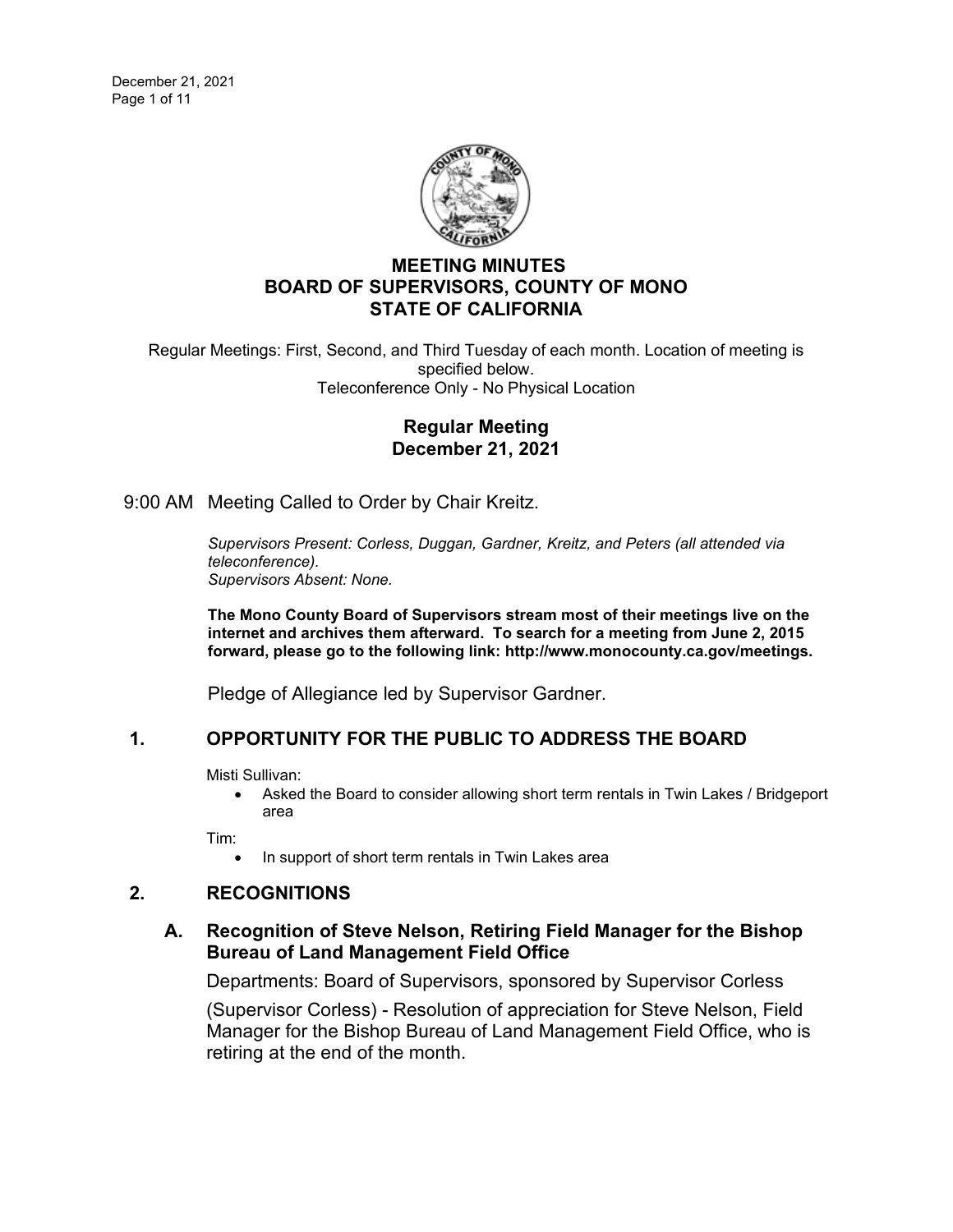**Action:** Approve resolution of appreciation for Steve Nelson, Field Manager for the Bishop Bureau of Land Management Field Office.

**Peters motion. Corless seconded. Vote: 5 yes, 0 no M21-269**

#### **Chair Kreitz:**

• Read resolution of appreciation

Supervisors expressed thanks to Steve Nelson.

### **Staff and Public Comments:**

- Stacey Simon, County Counsel
- Wendy Sugimura, Community Development Director
- Tim Taylor

### **Steve Nelson:**

• Thanked everyone for the kind words

# **B. [Recognition of Tim Taylor, Retiring Wildlife Biologist at the California](https://agenda.mono.ca.gov/AgendaWeb/CoverSheet.aspx?ItemID=13803&MeetingID=813)  [Department of Fish and Wildlife](https://agenda.mono.ca.gov/AgendaWeb/CoverSheet.aspx?ItemID=13803&MeetingID=813)**

Departments: Board of Supervisors, sponsored by Supervisor Corless

(Supervisor Corless) - Resolution of appreciation for Tim Taylor, Wildlife Biologist at the California Department of Fish and Wildlife and Bridgeport resident, who is retiring at the end of the month.

**Action:** Approve resolution of appreciation for Tim Taylor, Wildlife Biologist at the California Department of Fish and Wildlife and Bridgeport resident.

## **Peters motion. Gardner seconded. Vote: 5 yes, 0 no M21-270**

**Chair Kreitz:**

• Read resolution of appreciation

#### **Supervisor Corless:**

• Noted that CalTrans just found out yesterday that they were approved for a Wildlife Conservation Board grant to fund environmental work on the Wildlife Crossing Projects

Supervisors expressed thanks to Tim Taylor.

#### **Staff Comments:**

- Wendy Sugimura, Community Development Director
- Stacey Simon, County Counsel
- Bob Lawton, CAO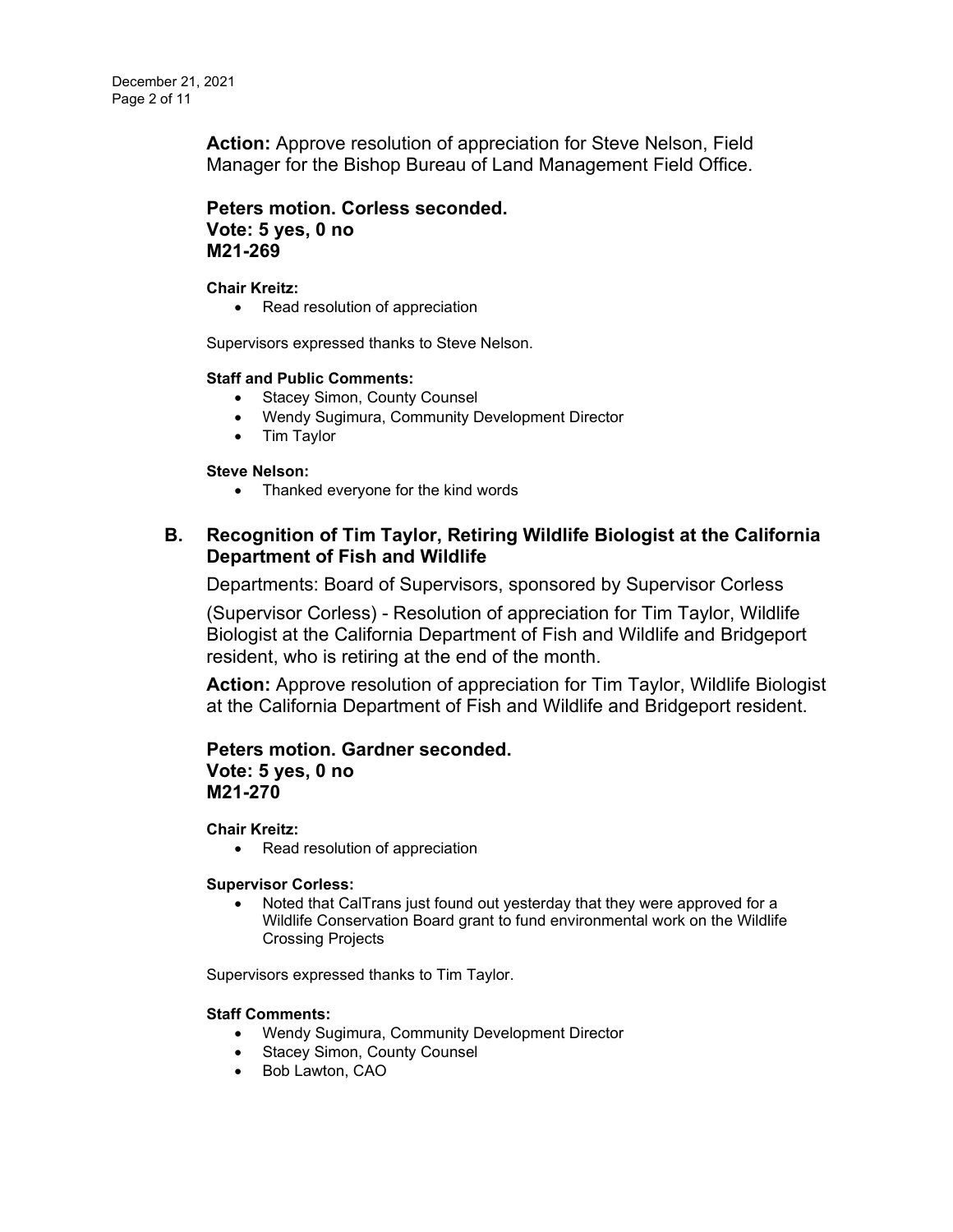### **Tim Taylor:**

• Thanked everyone for the recognition

### **3. COUNTY ADMINISTRATIVE OFFICER**

### CAO Report regarding Board Assignments

### **Bob Lawton, CAO:**

- Assistant CAO John Craig participated in meeting with Public Works and IT regarding Civic Center buildout – preparing Mono Lake Room for full operation grand opening, recognition ceremony
- EOC meeting
- Visit with Sheriff on Ordinance necessary to develop the Office of Emergency Services – line of succession and responsibilities, expect to bring to Board at beginning of year
- Met with Social Services Director Kathy Peterson efforts to consolidate public authority, public guardian, and public conservator responsibilities under a single entity

# **4. DEPARTMENT/COMMISSION REPORTS**

### **Janet Dutcher, Finance Director:**

- December 10 property tax bills due
- Recognized staff in Tax Collectors office

### **Scheereen Dedman, Clerk-Recorder-Registrar:**

• Elections – sig-in-lieu filing period begins for most candidates on January 3, Board of Supervisor candidate filing period begins January 13 due to redistricting laws

### **Stacey Simon, County Counsel:**

- Four case updates: Mono County v Rock n Dirt, Mono County v Bravo, Mono County v Kile, and Mono County v K.R. Property Management
	- $\circ$  Two were dismissed by the County on Thursday following full compliance with all of the County's applicable land use regulations and requirements and payment of fines and penalties (Rock n Dirt, Bravo)
	- o Third case was settled and is in full compliance (Kile)
	- $\circ$  Fourth case Court issued preliminary injunction making longer term the temporary restraining order that had been issued several months previously to continue the prohibition on any short term rentals by that property owner until compliance is obtained (K.R. Property Management)

### **5. CONSENT AGENDA**

(All matters on the consent agenda are to be approved on one motion unless a board member requests separate action on a specific item.)

## **A. Memorandum of Agreement - [Federal Lands Access Program -](https://agenda.mono.ca.gov/AgendaWeb/CoverSheet.aspx?ItemID=13797&MeetingID=813) [Saddlebag Lake Road](https://agenda.mono.ca.gov/AgendaWeb/CoverSheet.aspx?ItemID=13797&MeetingID=813)**

Departments: Public Works

Proposed Memorandum of Agreement (MOA) and Fund Transfer Agreement (FTA) with Inyo National Forest and Federal Highways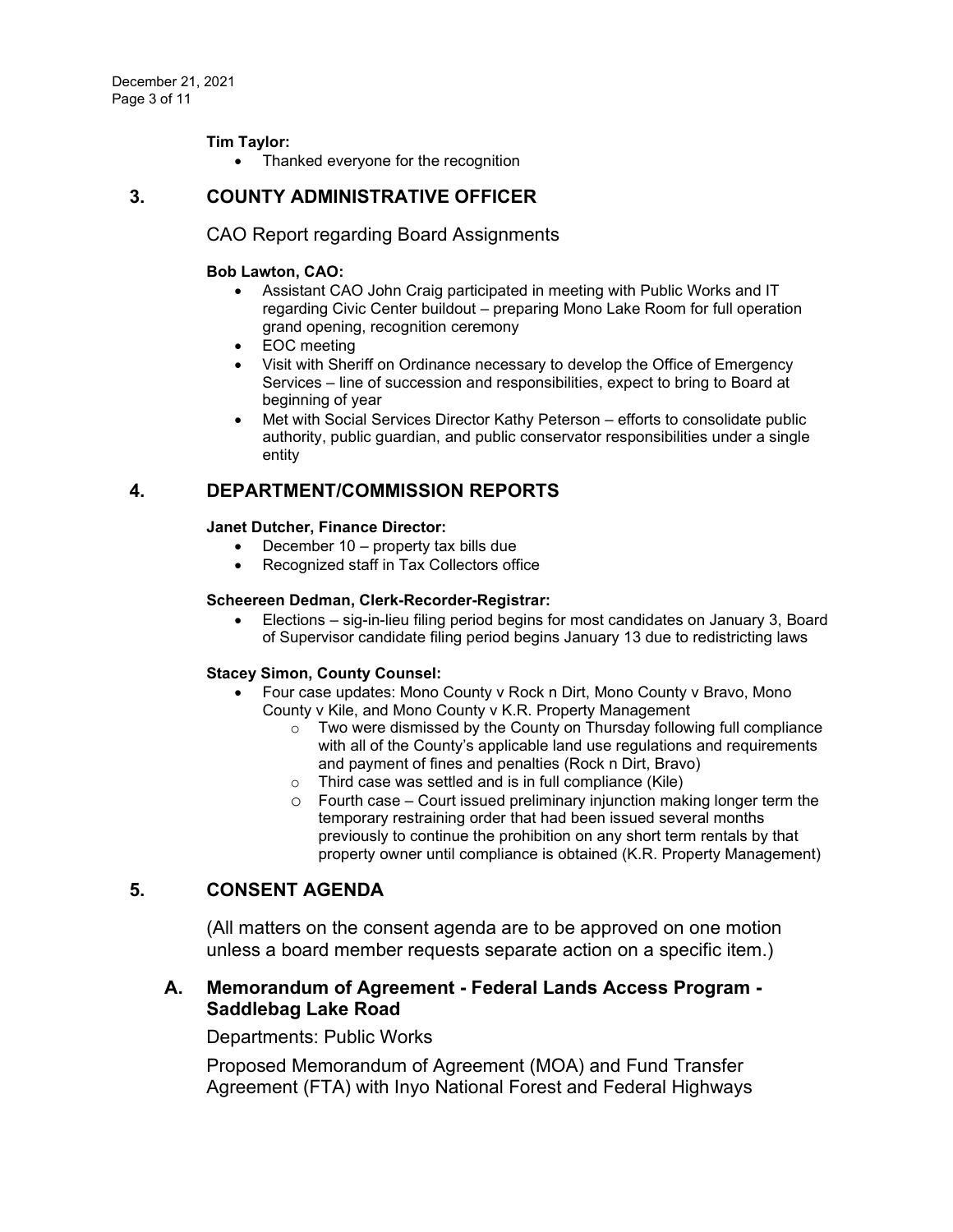Administration pertaining to the project development and scoping process of the Saddlebag Lake Road Project.

**Action:** Approve County entry into Federal Lands Access Program Project MOA with Inyo National Forest and Federal Highways Administration, and a FTA between the County of Mono and the Central Federal Lands Highway Division, pertaining to the project development and scoping process of the Saddlebag Lake Road Project. Authorize the Public Works Director to execute MOA and FTA on behalf of the County.

**Corless motion. Duggan seconded. Vote: 5 yes, 0 no M21-271**

## **B. [Cal Recycle 1383 Model Ordinance](https://agenda.mono.ca.gov/AgendaWeb/CoverSheet.aspx?ItemID=13835&MeetingID=813)**

Departments: Public Works - Solid Waste

Proposed ordinance implementing mandatory organic waste disposal reduction pursuant to Senate Bill 1383.

**Action:** Adopt ordinance ORD21-13 implementing mandatory organic waste disposal reduction pursuant to Senate Bill 1383.

**Corless motion. Duggan seconded. Vote: 5 yes, 0 no ORD21-13**

**C. [Proposed Ordinance Adding Chapter 20.10 to the Mono County Code,](https://agenda.mono.ca.gov/AgendaWeb/CoverSheet.aspx?ItemID=13836&MeetingID=813)  [Open Range, and Excluding Additional Portions of the County from](https://agenda.mono.ca.gov/AgendaWeb/CoverSheet.aspx?ItemID=13836&MeetingID=813)  [Territory Devoted Chiefly to Grazing](https://agenda.mono.ca.gov/AgendaWeb/CoverSheet.aspx?ItemID=13836&MeetingID=813)**

Departments: Agricultural Commissioner

Proposed ordinance adding Chapter 20.10, Open Range, to the Mono County Code consolidating the provisions of, and thereby replacing Ordinance Nos. 79-480, 79-480A and 87-480B and excluding additional areas of the County from territory devoted chiefly to grazing.

**Action:** Adopt ordinance ORD21-14 adding Chapter 20.10, Open Range, to the Mono County Code consolidating the provisions of, and thereby replacing Ordinance Nos. 79-480, 79-480A and 87-480B and excluding additional areas of the County from territory devoted chiefly to grazing.

**Corless motion. Duggan seconded. Vote: 5 yes, 0 no ORD21-14**

*Break: 10:04 AM Reconvened: 10:10 AM*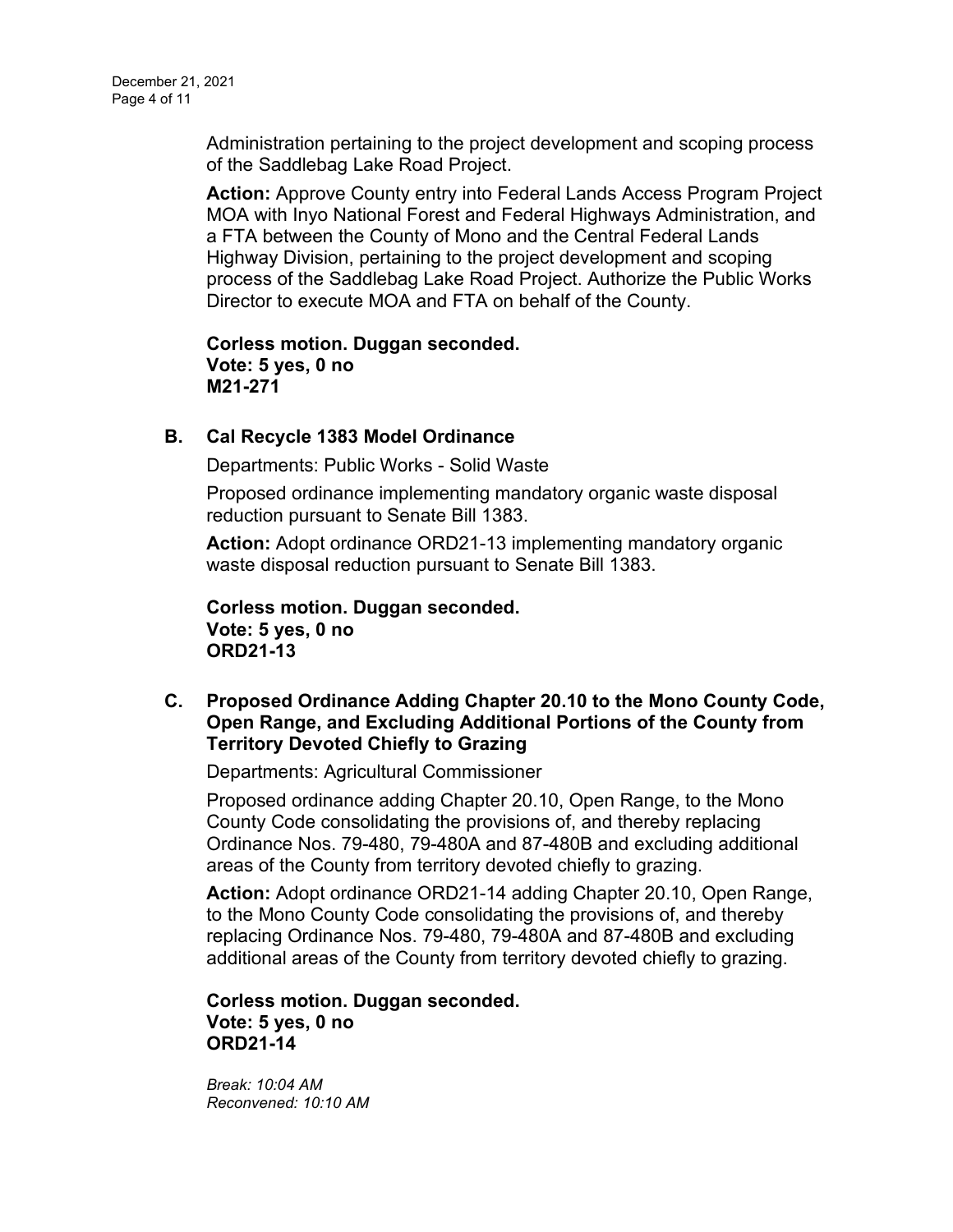# **6. CORRESPONDENCE RECEIVED - NONE**

# **7. REGULAR AGENDA - MORNING**

# **A. [Behavioral Health Department Update and Requested Actions for](https://agenda.mono.ca.gov/AgendaWeb/CoverSheet.aspx?ItemID=13705&MeetingID=813)  [Upcoming Grants and Projects](https://agenda.mono.ca.gov/AgendaWeb/CoverSheet.aspx?ItemID=13705&MeetingID=813)**

### Departments: Behavioral Health

(Robin Roberts, Behavioral Health Director; Amanda Greenberg, Program Manager) - Workshop with requested action to 1) authorize CAO to sign contract for two Telehealth Grants to be used for information-technologyrelated purchases in the department; 2) authorize Behavioral Health Director to sign Mental Health School Services Act (MHSSA) Grant application, which would, if awarded, fund enhanced mental health programming in all Mono County schools; 3) provide direction to staff on additional projects including the Crisis Care Mobile Unit grant, supplemental Substance Abuse Block Grant, First Episode Psychosis Program, Behavioral Health Quality Improvement Program, MyStrength Project, and Permanent Supportive Housing Project.

### **Action:**

1) Approve and authorize County Administrative Officer (CAO) to sign contract with Sierra Health Foundation: Center for Health Program Management for the provision of Telehealth Grant Administration Services (Mental Health Award) for a period of November 20, 2021 to November 30, 2022 and a not-to-exceed amount of \$99,999.

2) Approve and authorize CAO to sign contract with Sierra Health Foundation: Center for Health Program Management for the provision of Telehealth Grant Administration Services (Substance Use Disorders Award) for a period of November 20, 2021 to November 30, 2022 and a not-to-exceed amount of \$91,320.

3) Approve and authorize Behavioral Health Director to complete and sign Mental Health School Services Act (MHSSA) Grant application.

## **Gardner motion. Corless seconded. Vote: 5 yes, 0 no M21-272**

### **Amanda Greenberg, Program Manager:**

• Presented Behavioral Health Department Update

**Public Comment:**

• Janet Dutcher - Mobile unit

# **B. [Letter from Eric Edgerton and Proposed Resolution Regarding](https://agenda.mono.ca.gov/AgendaWeb/CoverSheet.aspx?ItemID=13817&MeetingID=813)  [Cannabis Cultivation Tax Reform](https://agenda.mono.ca.gov/AgendaWeb/CoverSheet.aspx?ItemID=13817&MeetingID=813)**

Departments: CAO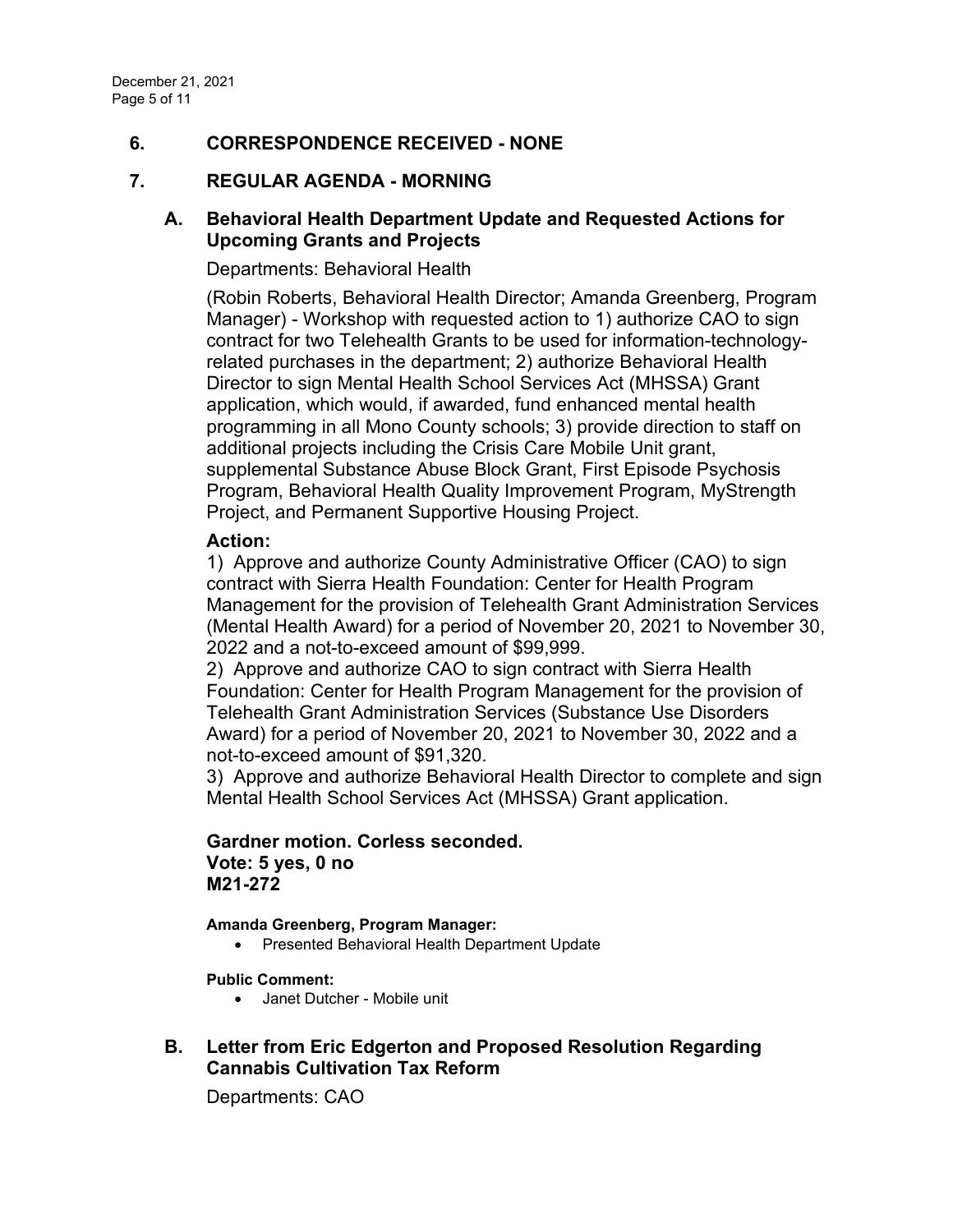(Robert C. Lawton, CAO) - Proposed resolution requesting state cannabis cultivation tax reform.

## **Action:** None.

### **Eric Edgerton, Tilth Farms:**

- Appreciate the Board considering this item
- Feels that there is work that can be done locally as well

### **Chair Kreitz:**

- Support the resolution
- See this resolution as an advocacy piece to the State and separate from what we control locally – can support approving today or bring back in January

### **Supervisor Peters:**

• Support the resolution

### **Supervisor Corless:**

• Support, but proposed waiting until January in order to get more background from associations (RCRC, CSAC) before passing the resolution. Would like to be in line with what CSAC and RCRC is advocating for.

### **Supervisor Gardner:**

- Would prefer to bring back in January give more time to look at the issue and all the data, consult with others around the State
- Do not support resolution today

### **Supervisor Duggan:**

- Support the spirit of this resolution, would like more time to see what we have missed
- Would like to see this come back with more support and input from others that are working on this as well

# **C. [COVID-19 \(Coronavirus\) Update](https://agenda.mono.ca.gov/AgendaWeb/CoverSheet.aspx?ItemID=13769&MeetingID=813)**

Departments: CAO, Public Health

(Robert C. Lawton, CAO, Bryan Wheeler, Public Health Director) - Update on Countywide response and planning related to the COVID-19 pandemic.

### **Action:** None.

### **Bryan Wheeler, Public Health Director:**

- Presentation (can be found under Supporting Documents on meeting webpage: [https://monocounty.ca.gov/bos/page/board-supervisors-138\)](https://monocounty.ca.gov/bos/page/board-supervisors-138)
- At home testing kit distribution

### **Chair Kreitz:**

• Relayed concerns from constituent regarding staff difficulties with enforcement of mask mandate and lack of communication from Public Health Department

# **D. [Employment Agreement -](https://agenda.mono.ca.gov/AgendaWeb/CoverSheet.aspx?ItemID=13798&MeetingID=813) Public Health Officer**

Departments: Public Health, Human Resources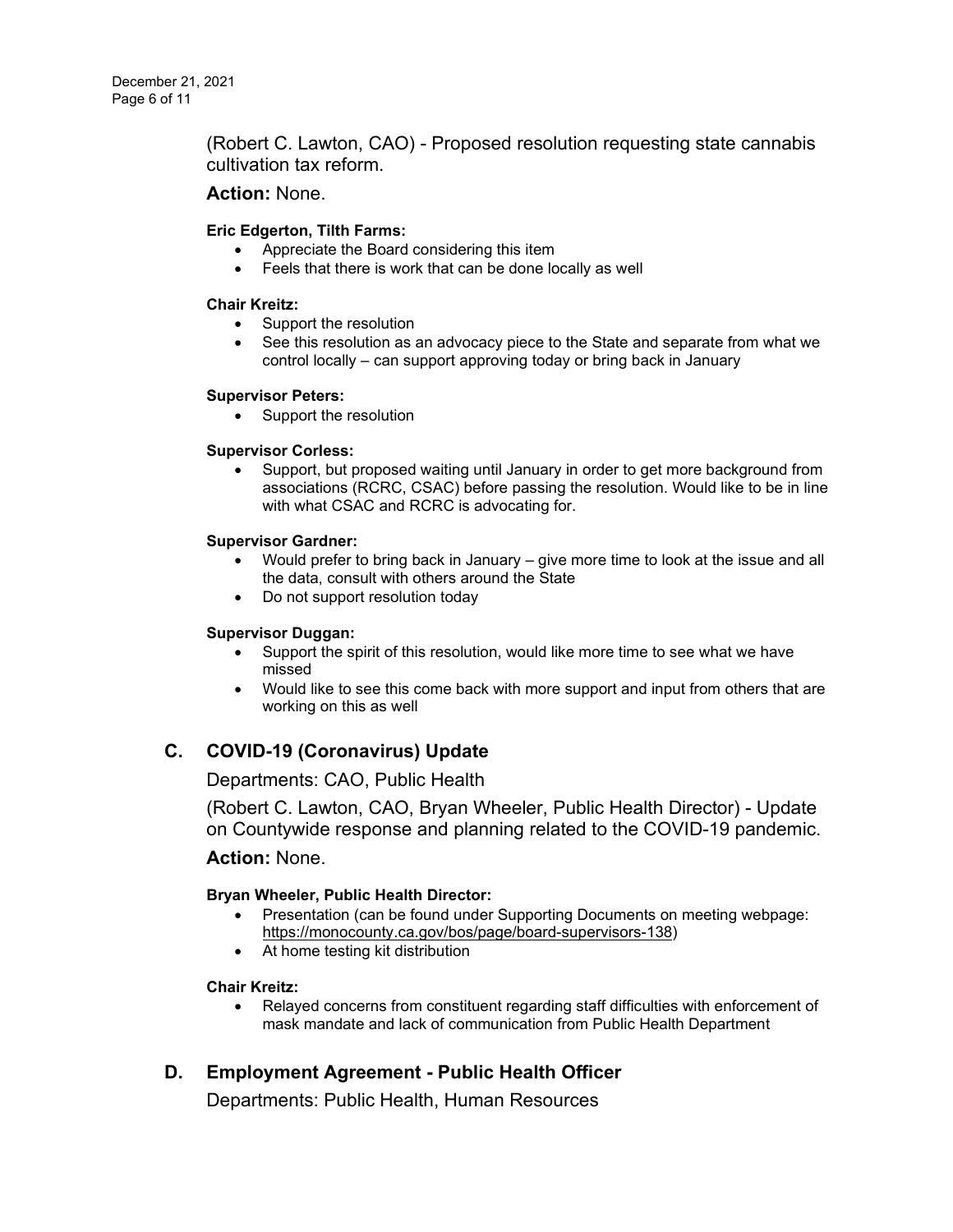(Bryan Wheeler, Public Health Director; Ryan Roe, Acting Human Resources Director) - Proposed resolution approving a contract with Dr. Caryn Slack as Public Health Officer, and prescribing the compensation, appointment and conditions of said employment.

**Action:** Announce fiscal impact. Adopt proposed resolution #R21-87, approving a contract with Dr. Caryn Slack as Public Health Officer, and prescribing the compensation, appointment and conditions of said employment. Authorize the Board Chair to execute said contract on behalf of the County.

**Fiscal Impact:** There is no fiscal impact to the County General Fund. The cost of the position for the remainder of Fiscal Year 2021-22 is \$80,651 of which \$59,800 is salary and \$20,851 is the cost of benefits. There are no effects to the department budget for personnel as the budget at present includes an allocation for a Public Health Officer for the entire fiscal year.

## **Peters motion. Duggan seconded. Vote: 5 yes, 0 no R21-87**

**Ryan Roe, Acting Human Resources Director:**

• Presented item

**Dr. Caryn Slack, Public Health Officer:**

• Introduction to Board

# **E. [Employment Agreement -](https://agenda.mono.ca.gov/AgendaWeb/CoverSheet.aspx?ItemID=13780&MeetingID=813) Chief Probation Officer**

### Departments: CAO

(Robert C. Lawton, CAO) - Proposed resolution approving a contract with Karin Humiston as Chief Probation Officer, and prescribing the compensation, appointment and conditions of said employment.

**Action:** Announce Fiscal Impact. Approve Resolution R21-88, approving a contract with Karin Humiston as Chief Probation Officer with the revised date of December 21, and prescribing the compensation, appointment and conditions of said employment. Authorize the Board Chair to execute said contract on behalf of the County.

**Fiscal Impact:** The cost for an entire fiscal year is \$173,864 of which \$133,406 is salary and \$40,458 is the cost of benefits, and was included in the approved budget.

**Gardner motion. Duggan seconded. Vote: 5 yes, 0 no R21-88**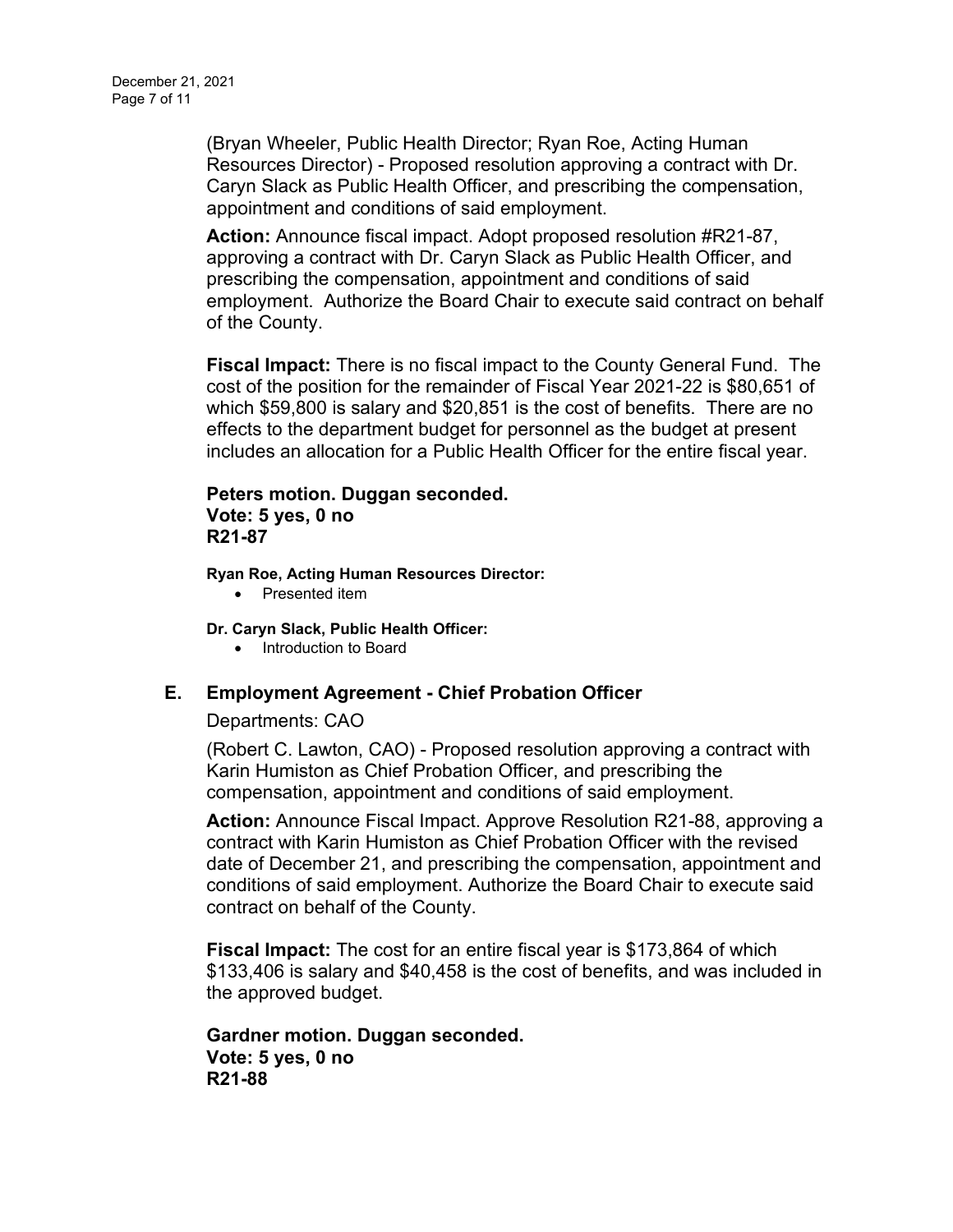### **Bob Lawton, CAO:**

• Presented item

## **8. OPPORTUNITY FOR THE PUBLIC TO ADDRESS THE BOARD**

None.

Moved to Item 12.

## **9. CLOSED SESSION**

*Closed Session: 12:09 PM* 

*Reconvened: 1:05 PM*

No action to report out of Closed Session.

# **A. Closed Session - [Labor Negotiations](https://agenda.mono.ca.gov/AgendaWeb/CoverSheet.aspx?ItemID=13768&MeetingID=813)**

CONFERENCE WITH LABOR NEGOTIATORS. Government Code Section 54957.6. Agency designated representative(s): Bob Lawton, Stacey Simon, Janet Dutcher, Anne Frievalt, Ryan Roe, and Oliver Yee. Employee Organization(s): Mono County Sheriff's Officers Association (aka Deputy Sheriff's Association), Local 39 - majority representative of Mono County Public Employees (MCPE) and Deputy Probation Officers Unit (DPOU), Mono County Paramedic Rescue Association (PARA), Mono County Public Safety Officers Association (PSO). Unrepresented employees: All.

# **B. Closed Session - [Exposure to Litigation](https://agenda.mono.ca.gov/AgendaWeb/CoverSheet.aspx?ItemID=13837&MeetingID=813)**

CONFERENCE WITH LEGAL COUNSEL – ANTICIPATED LITIGATION. Significant exposure to litigation pursuant to paragraph (2) of subdivision (d) of Government Code section 54956.9. Number of potential cases: two.

# **C. Closed Session - [Public Employee Evaluation](https://agenda.mono.ca.gov/AgendaWeb/CoverSheet.aspx?ItemID=13390&MeetingID=813)**

PUBLIC EMPLOYEE PERFORMANCE EVALUATION. Government Code section 54957. Title: County Administrative Officer.

# **10. OPPORTUNITY FOR THE PUBLIC TO ADDRESS THE BOARD**

None.

# **11. REGULAR AGENDA - AFTERNOON**

**A. [Countywide Solid Waste Services -](https://agenda.mono.ca.gov/AgendaWeb/CoverSheet.aspx?ItemID=13602&MeetingID=813) Proposals and Recommendation**

Departments: Public Works - Solid Waste

(Tony Dublino, Director of Public Works; Justin Nalder, Solid Waste Superintendent) - Discussion of proposals received for the operation of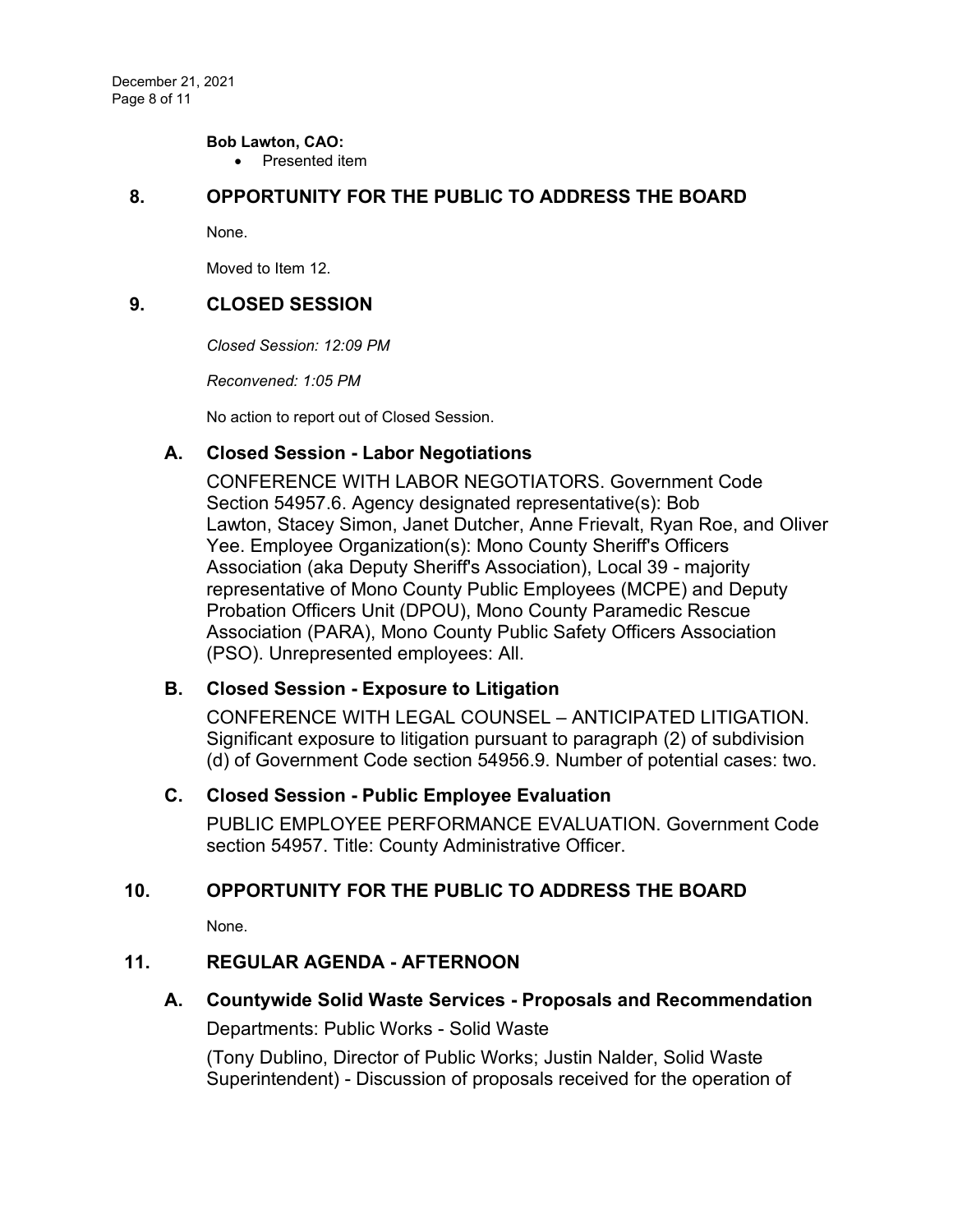County Transfer Stations. Consider options and direct staff to execute associated agreements.

**Action:** Identify the proposal submitted by D&S Waste Disposal, Inc. (D&S) to provide solid waste transfer, transport and disposal services within unincorporated Mono County and trash collection at County facilities as the preferred option to move forward for permitting and review pursuant to the California Environmental Quality Act.

### **Peters motion. Gardner seconded. Vote: 5 yes, 0 no M21-273**

### **Tony Dublino, Director of Public Works:**

• Introduced item

### **Justin Nalder, Solid Waste Superintendent:**

• Presentation – background, alternatives, services that may be impacted, cost comparison, recommendation

### **Glen Long, Mammoth Disposal:**

• Addressed how Board decision would impact franchise services

# **B. [County Vehicle Policy Update](https://agenda.mono.ca.gov/AgendaWeb/CoverSheet.aspx?ItemID=13498&MeetingID=813)**

Departments: Public Works

(Tony Dublino, Director of Public Works) - Presentation and approval of the 2021 County Vehicle Policy, with associated introduction of Ordinance to amend Section 2.83 of the County Code to reflect current practice.

### **Action:**

1) Introduce, Read Title and Waive Further Reading of Ordinance Amending Mono County Code Section 2.83 "County-Owned Vehicles" to reflect the current process for developing and adopting rules governing the use of county-owned vehicles.

2) Adopt resolution R21-89, implementing an updated County Vehicle Policy applicable to county-owned vehicles and to private vehicles when used for county business.

# **Gardner motion. Corless seconded. Vote: 5 yes, 0 no M21-274, R21-89**

**Tony Dublino, Director of Public Works:**

- Presented item
- **C. [Budget Amendment Request to Provide for Additional Motor Pool](https://agenda.mono.ca.gov/AgendaWeb/CoverSheet.aspx?ItemID=13806&MeetingID=813)  [Vehicle Purchases](https://agenda.mono.ca.gov/AgendaWeb/CoverSheet.aspx?ItemID=13806&MeetingID=813)**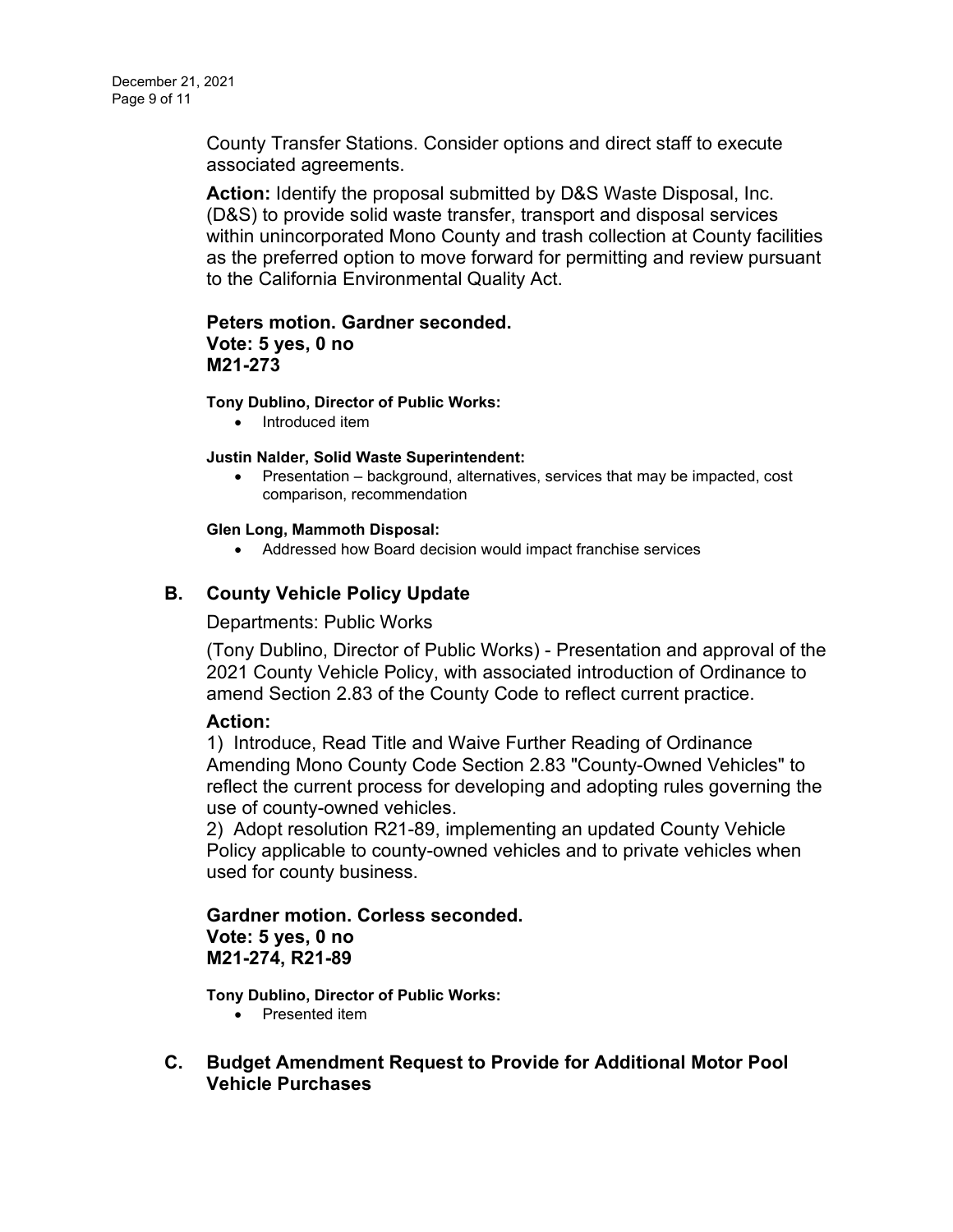Departments: Public Works

(Tony Dublino, Director of Public Works; Ingrid Braun, Sheriff) - Request from Sheriff's Department for budget amendment to acquire additional motor pool vehicle to be paid for with 2011 court security realignment revenues.

**Action:** Approve Budget Amendment increasing appropriation in Motor Pool Capital Equipment: Vehicles (650-10-723-53010) by \$73,597 to accommodate an additional vehicle purchase for the Sheriff's Office with a transfer from the 2011 Court Security Realignment Fund (requires 4/5ths approval).

**Corless motion. Peters seconded. Vote: 5 yes, 0 no M21-275**

**Tony Dublino, Director of Public Works:**

• Presented item

# **12. BOARD MEMBER REPORTS**

### **Supervisor Corless:**

- Request to close meeting in memory of Larry McKee
- 12/14: Pathways to 30x30 Advisory Committee discussed draft Pathways to 30x30 Strategy document, now out for public review here: [https://www.californianature.ca.gov/pages/30x30.](https://www.californianature.ca.gov/pages/30x30) Public meeting on strategy will be held Jan 12.
- 12/15: Golden State Natural Resources Board Meeting continued progress on development of wood pellet product to address forest health and use biomass; reviewed communications plan and discussed upcoming environmental review for one project component.
- 12/16: Meeting with Bob Burris/RCRC Economic Development, to discuss opportunities for Mono County
- Wildlife Stewardship Team Update on progress of wildlife crossing project, as of 12/20 got approval from Wildlife Conservation Board for grant to fund environmental work for project--major milestone.
- 12/19: Attended celebration of first commercial flights at the Eastern Sierra Regional Airport in Bishop - congratulations to Inyo County and all partners.

### **Supervisor Duggan:**

- 12/15/21 I participated in the orientation of the NACo High Performance Leadership Orientation. This is a 12-week online program with the content by industry leading executives. The curriculum provides the best practices in leadership, organizational development, and change management., negotiation and collaboration, effective business communication, and how to deliver increased value from county management.
- 12/16/21 I participated in the EPA Briefing Call review of the Lead and Copper Rule Revisions. The White House announced the Lead Pipe and Paint Action Plan to remove all lead pipes in the next decade. This will have a profound effect on the safety of our water, as science has determined there is no safe level of lead for any use. Utilities will begin to inventory where the lines exist, underserved